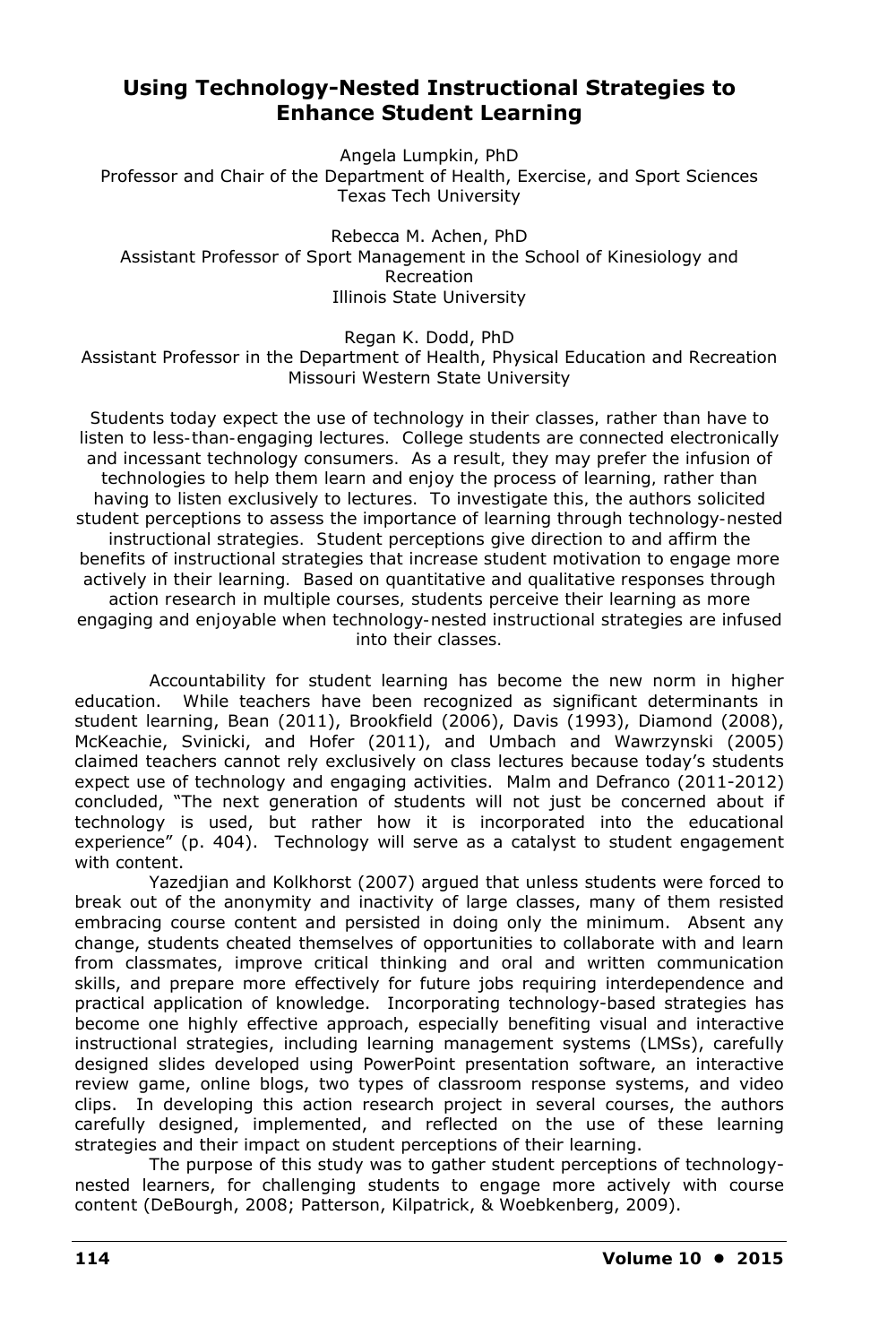This review of literature includes brief descriptions of the use of an LMS, PowerPoint slides, blogs, classroom response systems, and video clips. These technologies have been found to enrich and extend learning and actively engage students.

A university's provision of an LMS along with staff to support its use has encouraged and facilitated faculty members' use of instructional technologies. Malm and Defranco (2011-2012) suggested, however, that this was just the first step.

> With the near-universal adoption of LMS platforms by colleges and universities, the time has come to shift the focus of conversation from *whether* faculty use the LMS to the more difficult and important questions of *how* these systems are impacting the student learning experience. (p. 410)

They also concluded that while these systems have been used pervasively, there was almost no evidence to verify how they were used and whether they impacted student learning.

Debevec, Shih, Mei-Yau, and Kashyap (2006) suggested PowerPoint slides provided a structure for lectures and discussions to help students focus and organize course material. Clark (2008) commented how PowerPoint slides focused students' attention, partially because watching and listening were preferred to just listening. She concluded, "The key element in the use of PowerPoint as a presentation tool is its potential to increase and maintain student interest and attention to the lecture when combined with active teaching and student involvement" (p. 39).

Debevec et al. (2006) reported their students often used an LMS in class preparation and study routines and were not deterred from attending class, compared to students who utilized an LMS less frequently. Slides posted on an LMS allowed students to view them electronically or use printed copies for taking aligned notes during lectures as well as in studying for tests. Clark (2008) also described how PowerPoint slides stimulated interest, improved note-taking, and promoted higher-order thinking (p. 39). As such, students are challenged to engage more deeply with the content by asking and answering questions to construct new knowledge.

In another use of an LMS, students were provided with blog prompts and required to post responses based on their understanding of assigned readings. The best blog prompts, Bean (2011) posited, "require students to respond knowledgeably to some part of course content but then to add their own views and experiences" (p. 209). Student discussions using blogs have been shown to facilitate student learning (Cheng & Chau, 2011). They reported blogs enabled students to learn and expand the meaning of terms, revise co-constructed knowledge, and apply newly co-constructed knowledge in collaborative ways. Also, they found blogs helped students construct knowledge at a higher collaborative level.

Sevian and Robinson (2011) stated that use of a classroom response system, specifically clickers, helped teachers discover students' misconceptions, assess their preparedness, gauge the understanding of concepts, poll opinions to fuel debates, elicit discussion, and identify students who needed additional help. They found use of clickers increased the quality and quantity of participation, promoted learning, provided immediate and accurate feedback about what students did and did not understand, and stimulated critical thinking. DeBourgh (2008) concurred and concluded that increased student participation resulted "in high-level application and synthesis of complex concepts, and supports skill development for advanced reasoning" (pp. 86-87). Additionally, the use of classroom response systems possibly resulted in greater student enjoyment (Stowell & Nelson, 2007) and engagement (Patterson et al., 2009).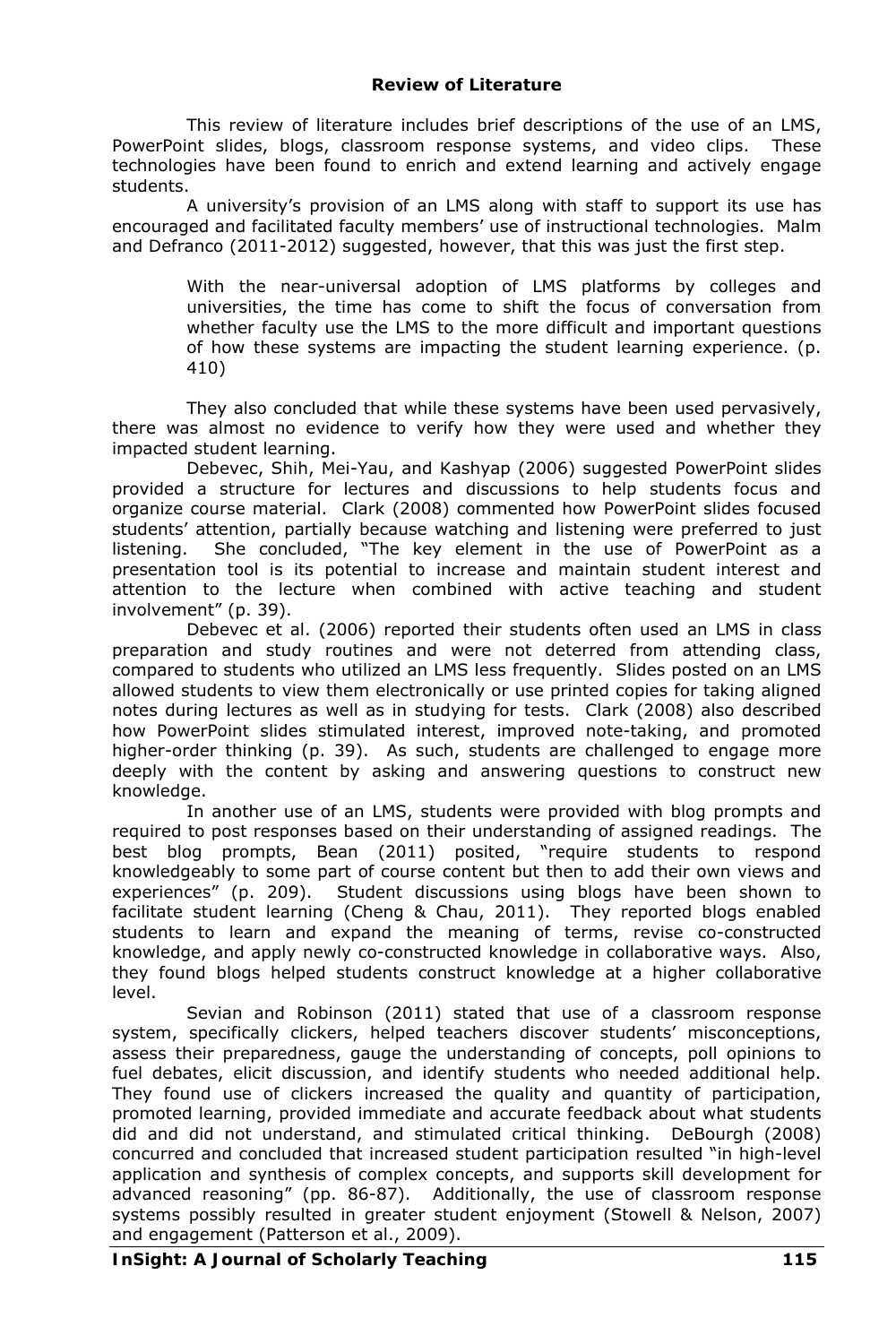Videos have been found to enhance key course content (Wright & Abell, 2011). Hoover (2006) found video clips were learning devices as well as attitude enhancers, especially for first- and second-year students, since many students are visual learners. That is, students remembered more of what they saw than what they heard. Doyle (2008) emphasized how pictures and images helped students remember what they were learning. Hoover (2006) concluded that video clips broke up the monotony of largely auditory lectures and assisted students' understanding of concepts, as long as the teacher offered pre- and postcontextual information to frame key concepts. Cooper and Robinson (2000) supported the benefits of using audiovisual presentations and offered how the effectiveness of using video clips improved when informal discussions were conducted before and after presentations to focus students' attention on the most important points.

Several authors supported the use of technology-nested strategies because they positively impacted student learning. Use of LMS, PowerPoint slides, blogs,

classroom response systems, and video clips have been shown across multiple disciplines to engage students more actively and challenge them to think more critically as they learned and constructed new knowledge. But, what do students think about technology-based strategies? Little

**…it was determined student perceptions should be sought to support decisions of when to use or not to use technologies to enhance learning.** 

evidence exists about how students perceive the relationship between technologybased strategies and their learning (Komarraju & Karau, 2008; Lumpkin, Achen, & Dodd, 2015). While engaged students are the ideal, it is difficult to tell, based on body language and unsolicited comments, if students value instructional strategies. Because the authors wanted to have evidence of whether students valued expanded use of technologies in teaching, the purpose of this action research project was to gather student perceptions about whether these instructional strategies benefited their learning. Using the authors' classes as case studies, the authors collected student perceptions of several technology-based strategies in their courses across multiple content areas and levels of students.

#### **Method**

This work investigated student perceptions of the use of technology-based classroom activities and their perceptions about the impact of these strategies on their learning. A mutual interest in improving and enhancing student learning prompted the evaluation of multiple classroom learning strategies rooted in technology and identification of ways to utilize these strategies. Through this discussion, it was determined student perceptions should be sought to support decisions of when to use or not to use technologies to enhance learning.

# **Participants**

Students in four undergraduate courses and one graduate course were asked to participate in the study by taking an author-designed survey at the end of the fall 2012 semester. One graduate class, taking a required course to complete their graduate degrees in sport management, was surveyed  $(N = 27)$ . A total of 153 undergraduate students across four courses completed the survey. One of the undergraduate courses was an introductory course that was required of students to enter the sport management major. It consisted of mostly freshmen and sophomores; however, students across campus could also take the course as an elective. Another undergraduate course was an upper-level core course for sport management majors and consisted of primarily juniors and seniors. At a second university, sophomores, juniors, and seniors enrolled in a course required for all physical education majors pursing a concentration in health and exercise science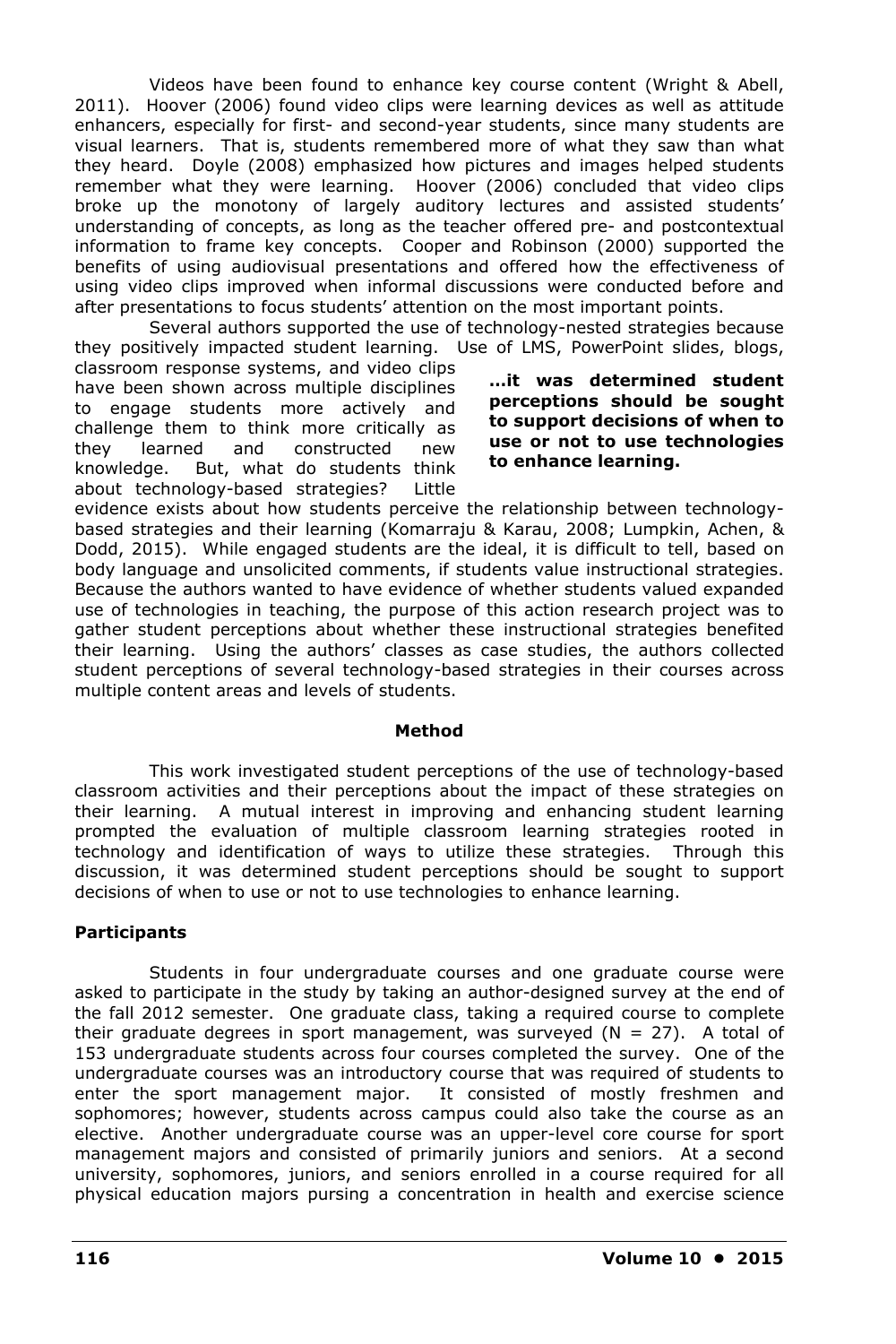were surveyed. The final course was an elective for upper-class physical education majors as well as a variety of other students.

## **Materials**

Teaching at two universities, the authors used an LMS, PowerPoint slides, one or two classroom response systems, video clips, and an interactive review game. Blogs were designed and implemented by two of the authors. One type of classroom response system, Poll Everywhere, was used by each author, while one also used an additional classroom response system, Lino, with a graduate course.

Numerous learning materials placed on the LMS were designed to facilitate the achievement of student learning outcomes. Students were encouraged to utilize all course materials, and especially the PowerPoint slides, to expand and support understanding of key content.

Blogs encouraged students to complete assigned readings, respond to prompts, and engage in discussions with classmates. Ideally, through blogging, students gained deeper understanding of course material and applied information from assigned readings to practical situations. When using blogs, groups of 6 to 10 students facilitated learning from and with one another. Prompts or questions related to assigned readings posted on the LMS elicited responses from students, who use specific examples from readings to support their responses, contribute new perspectives about topics to the group, and demonstrate critical inquiry in their responses.

Using a template originally developed at Rutgers University, the authors incorporated a technology-based, interactive review game (i.e., Jeopardy-like) in undergraduate courses to help students review for tests. To create each interactive review game, 31 answers and questions were developed. Completion of one review game during class took 20-25 minutes. Students either formed groups or competed individually and were asked to raise their hands prior to responding. Students were required to put away tablets, laptops, and not use their notes. Each author displayed the answers in each category from the lowest to highest point value. If students were in groups, they discussed possible questions and chose their responses or the correct questions to match the answers provided. All students received points if they knew the correct questions. After each interactive review game was used for review, it was made available on the LMS to help students study for tests.

One example of a classroom response system, which unlike clickers cost students nothing, is Lino. The use of Lino, an online canvas service, enabled students to anonymously express opinions and view classmates' responses immediately to help facilitate discussions based on differing perspectives. After opening a Lino account (http://en.linoit.com), questions were developed about issues and posted for viewing during class. Using their smart phones, laptop computers, or tablets, students clicked on a hyperlink for each question provided on the LMS, which opened a Lino canvas with a teacher-initiated question. Students' responses appeared as "sticky notes" on the canvas and were rearranged or grouped by the teacher to facilitate discussions.

Use of Poll Everywhere, an online classroom response or polling tool, enabled real-time responses from students via their smart phones, tablets, or laptop computers. After each of the authors set up a free (which allows 40 responses per question; unlimited responses require a purchase) Poll Everywhere account, questions developed on the Poll Everywhere website allowed students to answer electronically individually or in groups and to view responses immediately. By downloading a free presentation application onto the classroom computer, responses to each question placed on Poll Everywhere and linked directly to PowerPoint allowed real-time responses to appear in a graphic format (for true/false or multiple choice questions) or a scrolling list of open-ended responses. Through Poll Everywhere, students' understanding was assessed, and students' anonymous opinions on controversial issues were solicited.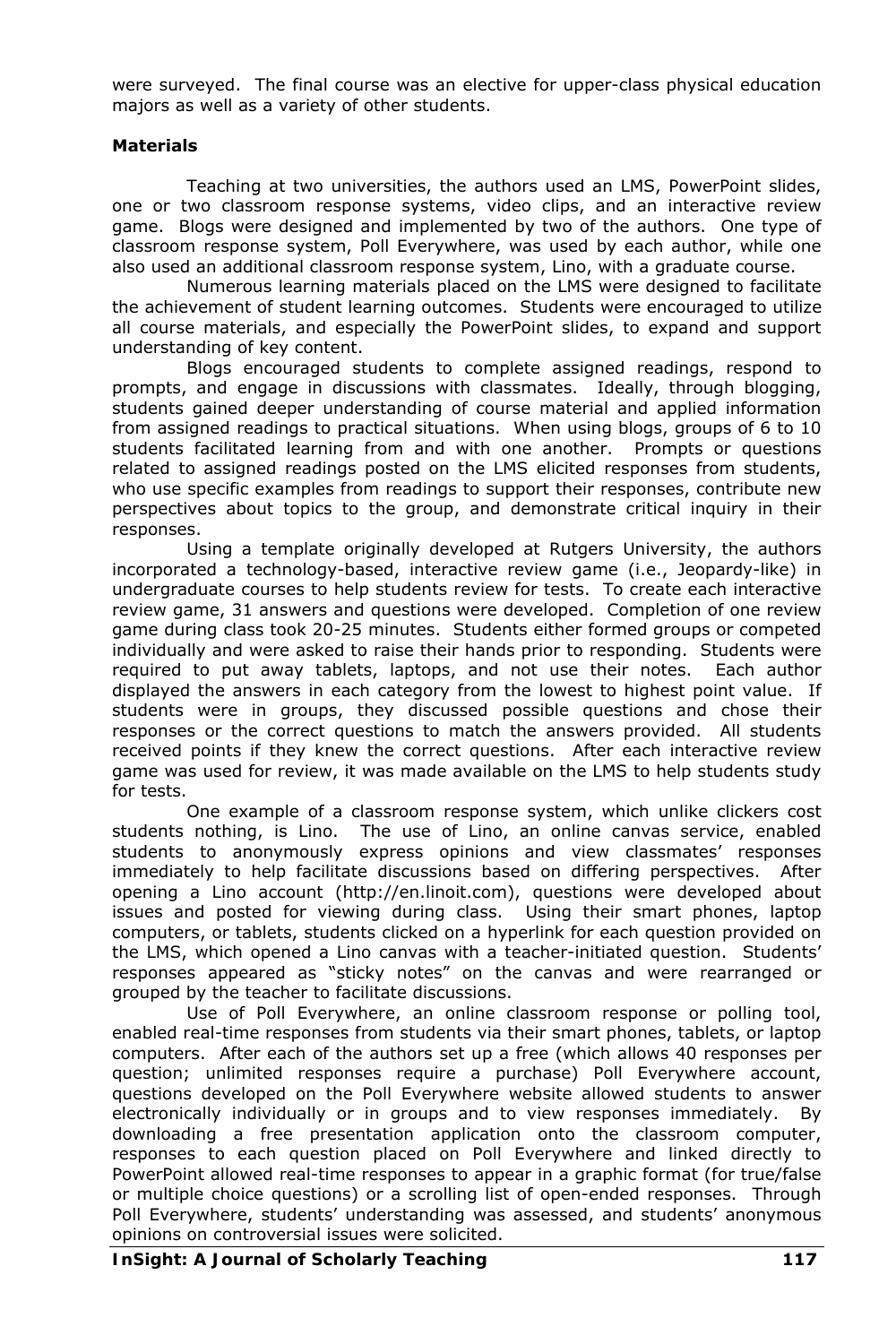Video clips were used to enrich and extend student learning through timely and informative visual technology. Professional organizations, media outlets, and commercial videos were searched to obtain video clips to supplement course content. YouTube provided another useful resource, but its use required careful review to ensure quality and appropriateness of content. Links to video clips were embedded within PowerPoint slides, which permitted students to review video clips or view them if absent from class.

### **Procedure**

In conjunction with regular course evaluations, student perceptions were measured through an anonymous, author-designed questionnaire. The questionnaire asked students to respond about the degree ( $0 =$  not at all;  $1 =$ sometimes; and  $2 =$  often) of positive impact on their learning for each technologynested strategy. Additionally, students were asked to record the open-ended comments at the bottom of this questionnaire. A student volunteer collected completed questionnaires in an envelope and returned them to each author, allowing the teacher to be absent during questionnaire completion. Quantitative data and students' qualitative feedback are provided in the results.

Quantitative data from all four undergraduate classes were compiled, and percentages for each learning strategy were calculated as composites. Students' qualitative comments were reviewed by each author and organized by learning strategy. Then, each author reviewed student comments and grouped them based on themes found in students' word choice (for example, fun, interesting, helped me learn). Then all three authors reviewed the comments for reporting. Comments representing each unique student sentiment supporting the quantitative findings were reported.

#### **Results**

The study collected quantitative and qualitative data from undergraduate and graduate students to examine which of the technology-nested instructional strategies positively impacted their learning. Over 80% of undergraduate and 88% of graduate students rated each strategy as 'often' or 'sometimes' positively impacting their learning. Students' ratings of each instructional strategy are listed separately in Table 1 for undergraduate and graduate students.

#### Table 1

|                                 | Not at All | Sometimes | Often |  |
|---------------------------------|------------|-----------|-------|--|
|                                 |            |           |       |  |
| Undergraduate Student Ratings   |            |           |       |  |
| Blogs ( $n = 123$ )             | 13%        | 43%       | 44%   |  |
| Interactive Review Game ( $n =$ | 7%         | 31%       | 62%   |  |
| 151)                            |            |           |       |  |
| Learning Management System (n   | $0\%$      | 44%       | 56%   |  |
| $= 55$                          |            |           |       |  |
| Poll Everywhere ( $n = 149$ )   | 17%        | 53%       | 30%   |  |
| PowerPoint Slides ( $n = 55$ )  | $0\%$      | 2%        | 98%   |  |
| Video Clips ( $n = 55$ )        | 2%         | 44%       | 55%   |  |
| Graduate Student Ratings        |            |           |       |  |
| Learning Management System (n   | 4%         | 37%       | 59%   |  |
| $= 27$                          |            |           |       |  |
| Lino ( $n = 26$ )               | 12%        | 42%       | 46%   |  |
| Poll Everywhere ( $n = 27$ )    | 4%         | 59%       | 37%   |  |
|                                 |            |           |       |  |

*Student Ratings of the Impact on Learning of Technology-Nested Instructional Strategies*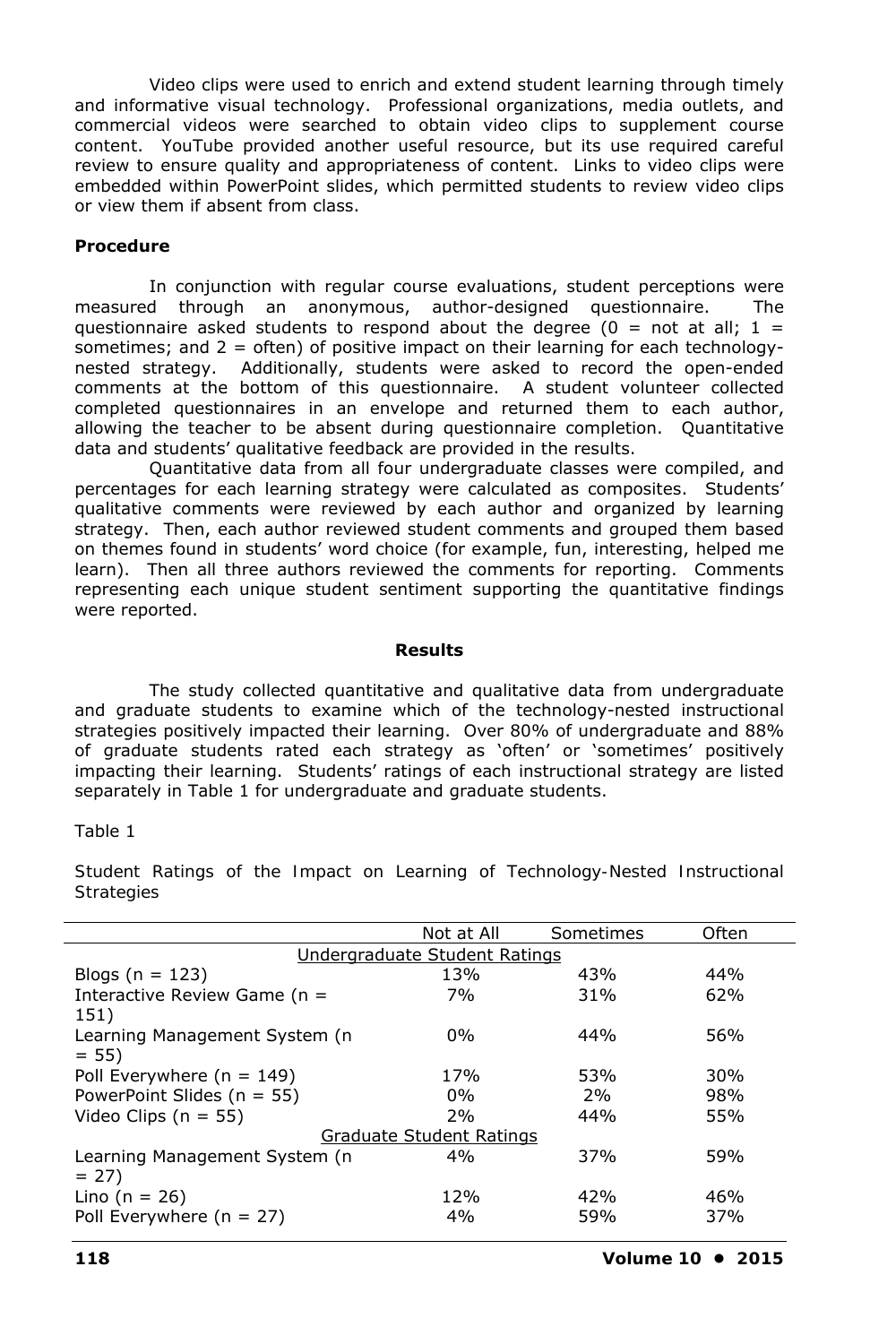| PowerPoint Slides $(n = 27)$                                  | 11% | 33% | 56% |
|---------------------------------------------------------------|-----|-----|-----|
| Video Clips ( $n = 27$ )                                      | በ‰  | 15% | 85% |
| $M = L$ . The densing direct solution of EQ. Core directes M. |     |     |     |

*Note:* Undergraduate N = 153; Graduate N = 27

Students also provided open-ended comments about their perceptions of the technology-nested instructional strategies (see Table 2). Comments are organized by learning strategy and undergraduate and graduate students.

# Table 2

*Students' Comments about Technology-Nested Instructional Strategies*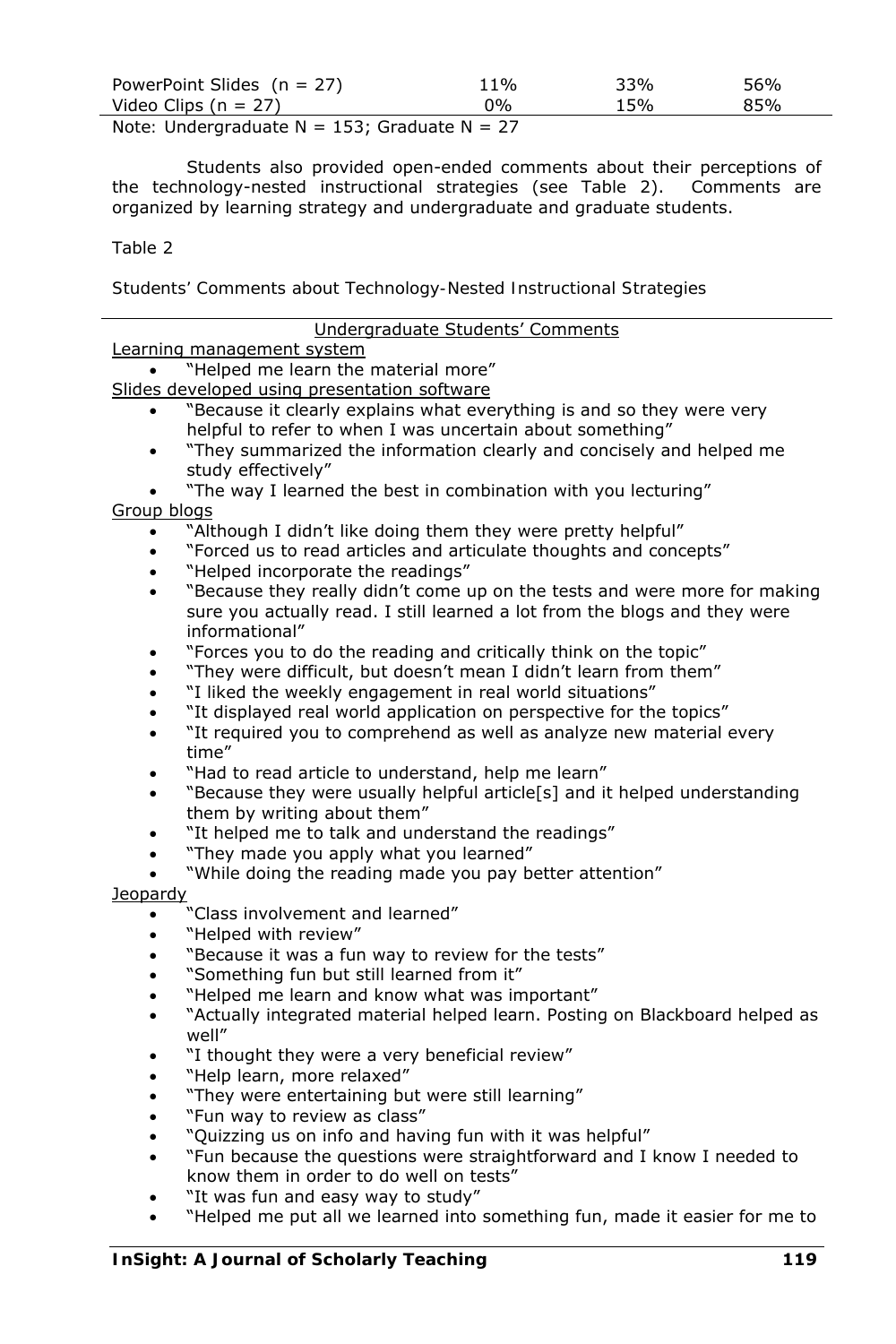learn"

- "It helped us understand what was the most important information and what you (i.e., professor) thought was important"
- "It got the class to interact and work together"
- "Because I like the competition aspect of the game"
- "Helpful before exams. Involved the whole class"
- "They were questions based on what she taught us, therefore, made the test easier and less stressful"

# Poll Everywhere

- "Those were fun because you got the other people's response"
- "It was fun, interactive, and useful"
- "I like the interactive part of class"
- "Interesting to see what everyone else is thinking"
- "Was interesting to anonymously vote or poll on information then discuss preferences, usually was funny"

Video clips

. "The clips are fun and easy to watch"

# Graduate Students' Comments

Learning management system

- "Concrete learning with topical research"
- "Course material well-selected and gave well-rounded understanding"
- Slides developed using presentation software
	- "Well-done, made issues clear"

Lino

- "Funny to see different responses and discussion was good"
- "Interactive learning, made class more interesting"
- "Able to see others thoughts and opinions"

Video clips

- "Real life experiences/examples"
- "I'm a visual learner"
- "Real world examples that we can apply"
- . "Nice to hear what experts say on popular subjects"

An examination of the comments made by undergraduate students suggested they found the use of technology-nested strategies enjoyable and beneficial to their learning. They commented positively on the use of an LMS and PowerPoint slides, stating these helped them learn more and improved the clarity of the material. Additionally, students' comments about blogs, another strategy facilitated on the LMS, suggested students found them helpful in the learning

#### **From a positive perspective, students appreciated the convenient, easy access to a fully developed LMS…**

process by making them read, think critically, and apply what they learned. With regard to interactive review games, undergraduate students believed their use increased peer interaction during class, helped them understand what material was most important, and allowed them to enjoy class. Students'

comments about the use of Poll Everywhere emphasized the importance of learning from classmates and interactivity in class. Also, students appreciated the use of videos in class because it gave them real-world examples and kept their attention.

Graduate students perceived that in-class technologies enhanced the learning environment by giving them a clearer picture of course concepts and helping them learn even outside of class. Specifically, graduate students perceived the use of Lino positively, stating it allowed for interaction and its uniqueness held their attention. Finally, graduate students felt that videos provided examples that expanded on key content and engaged them during class.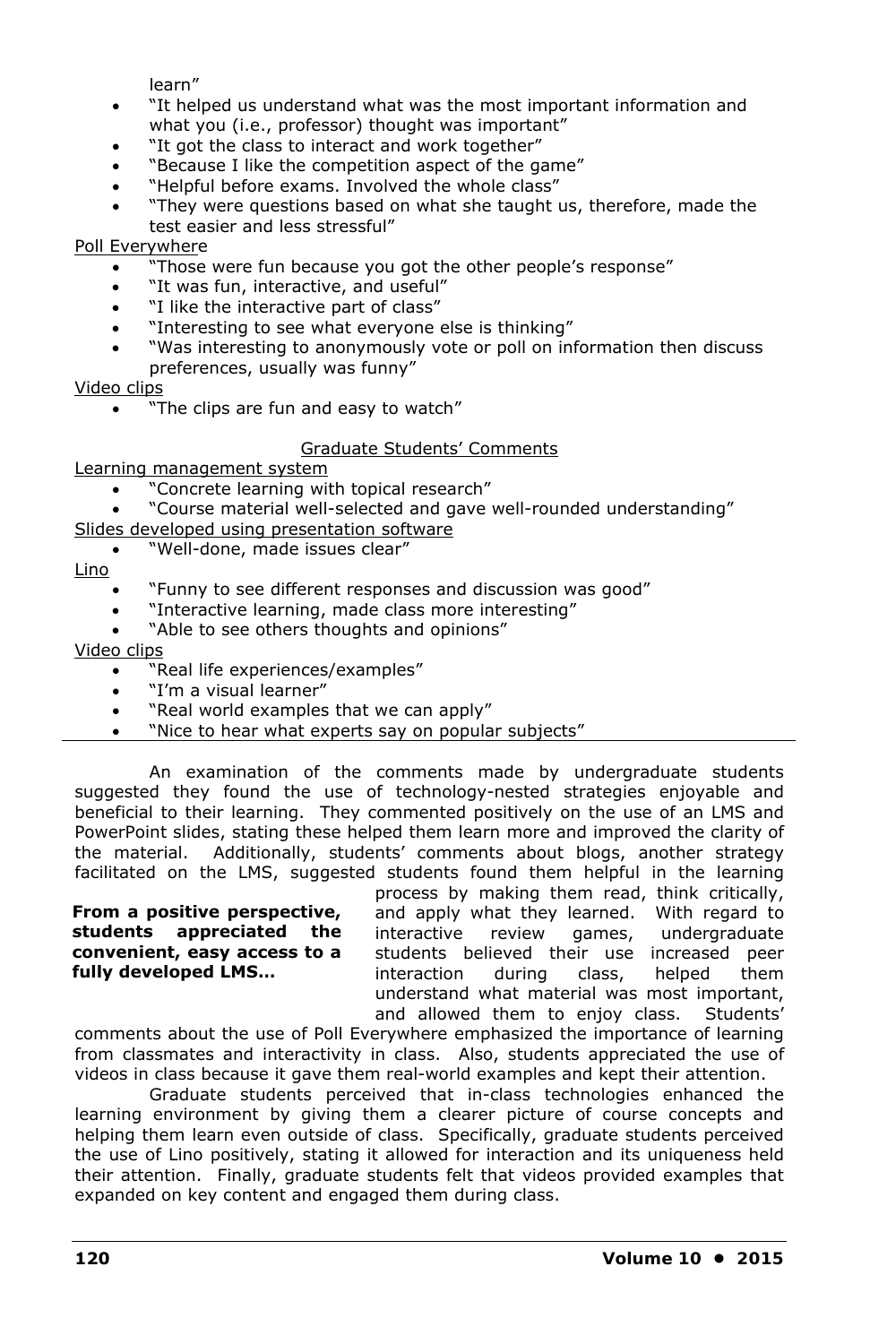#### **Discussion**

While research in teaching and learning has discussed the impact of technology-based strategies on learning from the teacher's perspective, students' evaluations of these strategies are lacking. Student perceptions are valuable for evaluating learning strategies because students who enjoy learning will learn more (Komarraju & Karau, 2008). The purpose of this study is to examine student perceptions of the use of technology-nested learning strategies and determine if students' believe they learn more when these strategies are used as current literature suggests that they do.

## **Learning Management System**

LMSs on college campuses are ubiquitous, with millions of dollars dedicated to supporting faculty members' and students' use of these systems. As Malm and Defranco (2011-2012) questioned, however, are these systems impacting student learning? Students provided qualitative and quantitative evidence that they believed the LMS and other technologies helped enhance their learning. From a

**It is important to note, however, that one possible negative about using an LMS could occur if students rely too heavily on their teachers to provide everything relative to the course…** 

positive perspective, students appreciated the convenient, easy access to a fully developed LMS, many preferred to use course materials posted on the LMS to learn on their own time and individual

pace. This should encourage faculty members to take the time to organize course materials and post them online so students can easily find information outside of class. It is important to note, however, that one possible negative about using an LMS could occur if students rely too heavily on their teachers to provide everything relative to the course, such as lecture notes and review questions and answers, making students feel they do not have to attend class to achieve passing grades. This further illustrates the need to engage students in class and challenge them by using instructional strategies that force them to participate.

#### **PowerPoint Slides**

Students especially liked the availability of PowerPoint slides on an LMS to guide note taking during class presentations and while studying for tests. This confirmed the conclusions of Debevec et al. (2006) and Clark (2008) about how PowerPoint slides increased student focus and attention during class. When students commented on the availability and use of PowerPoint slides, overall comments were positive. For example, students described PowerPoint slides as detailed and helpful, stated how they made good use of and liked writing notes on these slides, and appreciated their availability online. Additionally, several stated they learned more because the PowerPoint slides were well-developed. This highlights the fact that students appreciate well-developed course content. So, teachers should consider how their course slides facilitate student learning. Additionally, teachers might clearly explain how the PowerPoint slides can serve as a framework to help guide their learning from lectures, textbooks, and other readings as well as remind students that not every slide will be discussed in class.

## **Blogs**

One difficulty for many teachers is convincing students to read and apply what they read. Students commented that responding to blog questions helped them better understand assigned readings. Based on student comments and anecdotal evidence, the blogs were effective in motivating students to read, engage with, and understand assigned readings, as Bean (2001) also reported. Similar to Cheng and Chau (2011), the authors agreed that while students may not like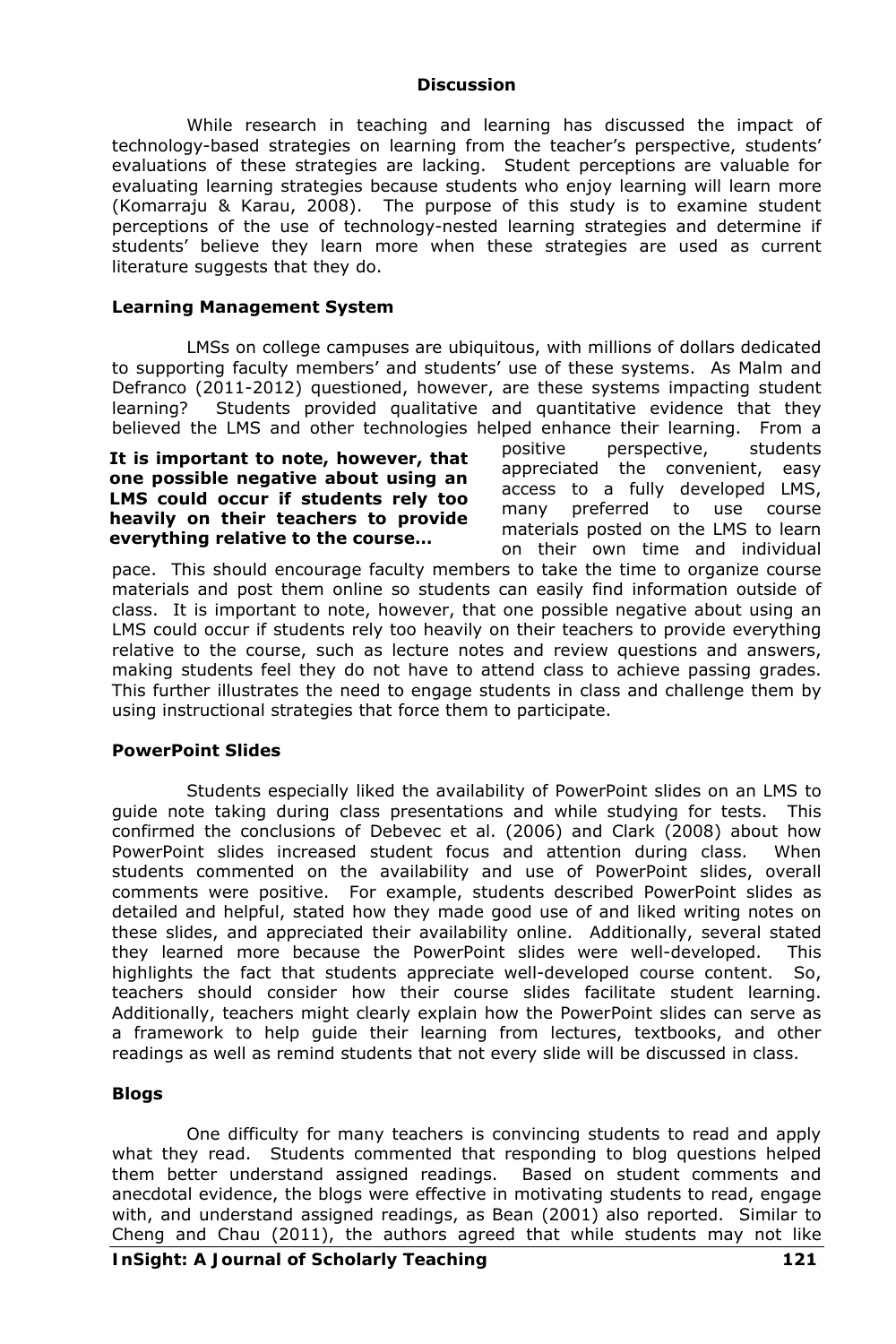responding to blogs, (i.e., it took time and thought), they were convinced they learned more by reading and writing about what they read. Also, the authors found the use of blogs became even more effective when students were provided with timely feedback and specific examples of quality student posts and when blog

responses were used as discussion starters in class. In comparing the positives and negatives, blogs contributed to student learning due to their investment of time in reading, thinking, and writing; still, many students would have preferred not to have to

**Students enjoyed the variety of playing interactive review games to assess what they were learning or may not yet have learned.** 

respond to the blogs because of the out-of-class time and effort required. The authors concluded that greater engagement with content led to more learning even though blogs were the least liked instructional strategy used.

# **Jeopardy-Like Game**

One of the most popular technology-nested instructional strategies was using an active learning, change-of-pace Jeopardy-like game to review for tests; plus students liked having these games placed on the LMS for further review. Students enjoyed the variety of playing interactive review games to assess what they were learning or may not yet have learned. Students also found these games to be fun and enjoyable, which kept them engaged and interested during class. The amount of time for each interactive review game seemed well spent in helping students self-assess their learning and review for tests. Undergraduate students overwhelmingly enjoyed engaging in the Jeopardy-like games because they were fun yet beneficial. There were not any negatives, other than the initial time it took to develop each game.

## **Poll Everywhere and Lino**

Due to the cost of clickers, the authors instead took advantage of two free classroom response systems, with students expressing appreciation for not having to purchase expensive clickers. Overwhelmingly, students enjoyed using Poll Everywhere because it was interactive, occurred in real-time, and gave them immediate feedback about what they were or were not learning. They were asked to respond individually or in groups, with the latter facilitating interactions with classmates. Students commented that they enjoyed learning from their classmates and sharing their own thoughts on a wide range of topics, without feeling anxiety over speaking in front of a large group of their peers. No doubt, student participation and engagement increased through in-class polling, as Sevian and Robinson (2011), DeBourgh (2008), and Patterson et al. (2009) also reported. Another classroom response strategy, Lino, received very positive feedback from several graduate students as they indicated using Lino helped their learning and was enjoyable. The positives of using Poll Everywhere and Lino were that they were free, students received immediate feedback on their responses which in turn contributed to class discussions as students learned from each other, and the technology-based approach was a change-of-pace strategy used to teach and review content. Since use of these two response systems forced student participation, a few students expressed they would have preferred to sit passively rather than engage actively.

# **Video Clips**

Comments from students indicated videos were interesting, enjoyable, and helpful to their learning. Overwhelmingly, punctuating class lectures with video clips to reinforce or extend key points was an effective instructional approach and addressed the need to meet the visual learning styles of many students, which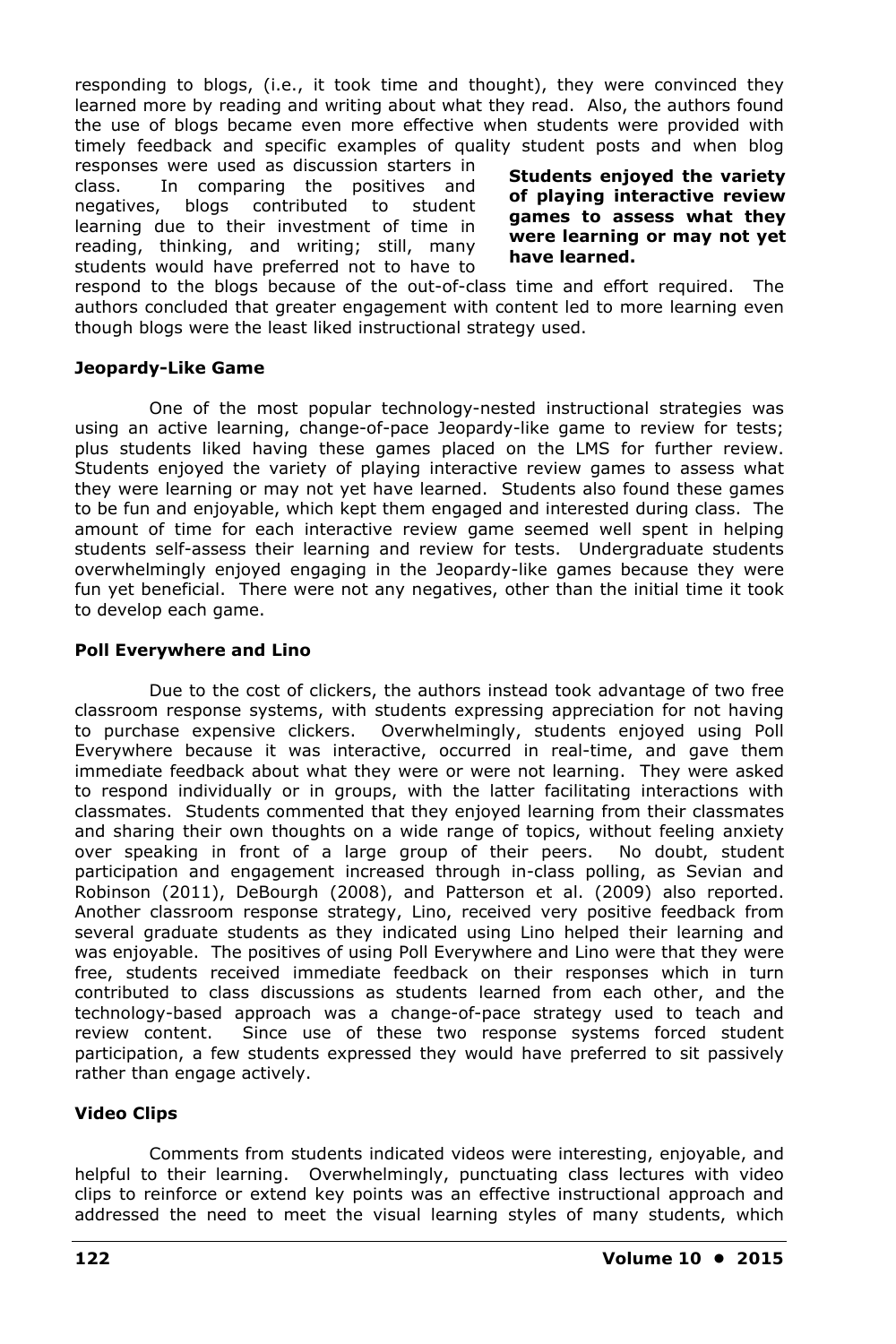Wright and Abell (2011) also found. Students appreciated the inclusion of video clips to inform their learning through real-world examples (Doyle, 2008). Almost all students liked the real-world applications and practicality shown through video clips to reinforce or expand their understanding of key concepts, which led to many positive comments about them. Video clips, however, add nothing to learning unless they are carefully chosen and connected specifically to what is taught or the key points to be reinforced visually.

When over 50% of undergraduate and graduate students rate a technology-based instructional strategy as *often* having a positive impact on their learning, this is strong evidence of their effectiveness, as the data in Table 1 verify. If a technology-based instructional strategy even *sometimes* has a positive impact on learning, its occasional use is supported. Through this action research project, the authors were strongly convinced students' comments and ratings supported the importance, and even essentiality, of continued use of technology-based instructional strategies. This action research project that used the authors' classes as case studies reaffirmed the use of LMS, PowerPoint slides, blogs, Jeopardy-like review games, Poll Everywhere, Lino, and video clips to positively impact student perceptions of their learning.

One limitation of this study is its exclusive use of sport and health classrooms, which could limit the generalizability of the findings. Researchers across disciplines should collaborate to use the same survey instruments and methods to study students' evaluation of technology-based learning strategies on their learning. Additionally, the results in this study are limited to students who chose to write anonymous, open-ended comments giving the authors no ability to follow up with students or probe students about the reasons they believe strategies do not positively impact their learning. This information is just as valuable as the reasons why they believe strategies do positively impact their learning. To examine this, researchers could conduct semi-structured interviews with students to gain a deeper understanding of why and how these strategies help them learn.

## **Conclusion**

College students enjoy and value the use of technologies in their classes. The evidence illustrates how use of an LMS to organize and provide learning materials for students helps facilitate learning and active engagement with course content. Video clips add real-world examples and applications to further extend learning. Blogs are especially effective in holding students accountable for completing readings and focusing on learning because they must respond to prompts and provide specific examples from readings in their responses. Students seem to enjoy opportunities to share their opinions through classroom response systems, like Lino and Poll Everywhere, and thoroughly enjoy playing an interactive review game. Technology-nested strategies engage students actively in their learning and help reinforce information previously presented, especially as a change of pace punctuating traditional lectures.

Students' positive comments encourage the authors to continue to adapt and adopt technology-nested strategies to enhance learning. The authors remain committed to and desirous of increasing the infusion of technology-based instructional approaches in teaching. The positive results about student perceptions

**Blogs are especially effective in holding students accountable for completing readings and focusing on learning because they must respond to prompts and provide specific examples from readings in their responses.** 

adds to the literature by challenging other faculty to incorporate innovative technologies in their courses and then gather evidence of strengthened and expanded student learning in their classes. Through this process faculty can learn what technologies students perceive as beneficial to their learning as well as enjoyable. Most importantly, student

*InSight: A Journal of Scholarly Teaching* **123** perceptions are valuable in assessing technology-based strategies because students'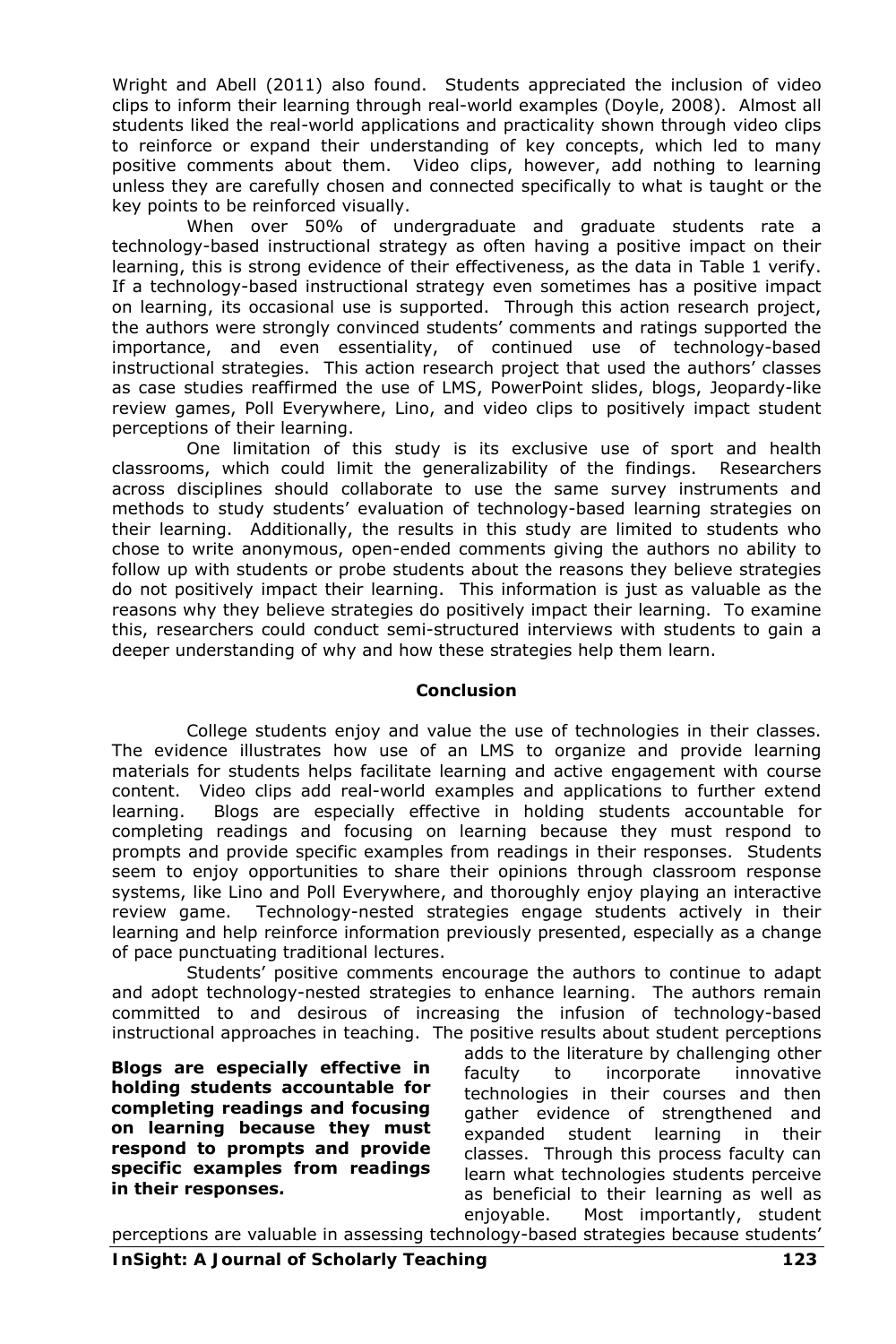decisions to attend class and actively participate are inevitably linked to the use of these technologies. When students enjoy the learning process in their courses, they are more likely to prepare for, participate in, and interact with disciplinary content.

### **References**

Bean, J. C. (2011). *Engaging ideas: The professor's guide to integrating writing, critical thinking, and active learning in the classroom* (2nd ed.). San Francisco, CA: Jossey-Bass.

Brookfield, S. D. (2006). *The skillful teacher: On technique, trust, and responsiveness in the classroom* (2nd ed.). San Francisco, CA: Jossey-Bass.

Cheng, G., & Chau, J. (2011). A comparative study of using blogs and wikis for collaborative knowledge construction. *International Journal of Instructional Media, 38,* 71-78.

Clark, J. (2008). PowerPoint and pedagogy: Maintaining student interest in university lectures. *College Teaching, 56*, 39-45.

Cooper, J. L., & Robinson, P. (2000). Getting started: Informal small-group strategies in large classes. *New Directions for Teaching and Learning, 81*, 17-24.

Davis, B. G. (1993). *Tools for teaching*. San Francisco, CA: Jossey-Bass.

Debevec, K., Shih, Mei-Yau, & Kashyap, V. (2006). Learning strategies and performance in a technology integrated classroom. *Journal of Research on Technology in Education, 38*, 293-307.

DeBourgh, G. A. (2008). Use of classroom "clickers" to promote acquisition of advanced reasoning skills. *Nurse Education in Practice, 8,* 76-87.

Diamond, R. M. (2008). *Designing and assessing courses and curricula: a practical guide* (3rd ed.). San Francisco, CA: Jossey-Bass.

Doyle, T. (2008). *Helping students learn in a learner-centered environment: A guide to facilitating learning in higher education.* Sterling, VA: Stylus Pub.

Hoover, D. S. (2006). Popular culture in the classroom: Using audio and video clips to enhance survey courses. *The History Teacher, 39*, 467-478.

Komarraju, M., & Karau, S. J. (2008). Relationships between the perceived value of instructional techniques and academic motivation. *Journal of Instructional Psychology, 35*, 70-82.

Lumpkin, A., Achen, R. M., & Dodd, R. K. (2015). Student perceptions of active learning. *College Student Journal, 49* (1), 121-133.

Malm, E., & Defranco, J. F. (2011-2012). Toward a student-centered measure of learning management system utilization. *Journal of Educational Technology Systems, 40*, 401-413.

McKeachie, W. J., Svinicki, M., & Hofer, B. K. (2011). *McKeachie's teaching tips: Strategies, research, and theory for college and university teachers* (13th ed.). Belmont, CA: Wadsworth.

Patterson, B., Kilpatrick, J., & Woebkenberg, E. (2009). Evidence for teaching practice: The impact of clickers in a large classroom environment. *Nurse Education Today, 30,* 603-607.

Sevian, H., & Robinson, W. E. (2011). Clickers promote learning in all kinds of classes — Small and large, graduate and undergraduate, lecture and lab. *Journal of College Science Teaching, 40*(3), 14- 18.

Stowell, J. R., & Nelson, J. M. (2007). Benefits of electronic audience response systems on student participation, learning, and emotion. *Teaching of Psychology, 34*, 253-258.

Umbach, P. D., & Wawrzynski, M. R. (2005). Faculty do matter: The role of college faculty in student learning and engagement. *Research in Higher Education, 46,* 153-184.